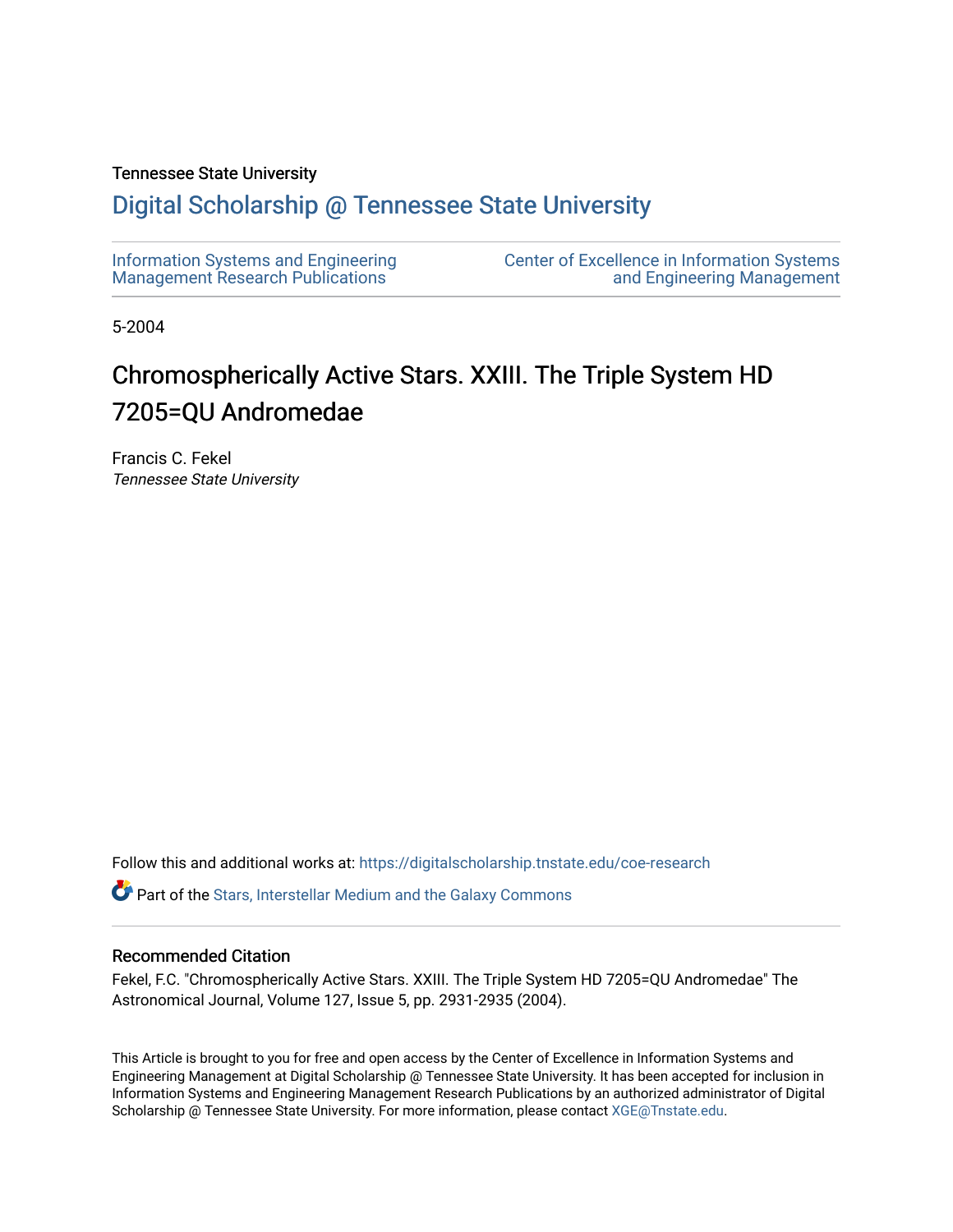# CHROMOSPHERICALLY ACTIVE STARS. XXIII. THE TRIPLE SYSTEM HD 7205 = QU ANDROMEDAE

FRANCIS C. FEKEL<sup>1</sup>

Center of Excellence in Information Systems, Tennessee State University, 330 10th Avenue North, Nashville, TN 37203; fekel@evans.tsuniv.edu Received 2004 January 27; accepted 2004 February 11

### ABSTRACT

HD 7205 is a recently discovered visual binary. The primary star is a chromospherically active, single-lined binary, making the system triple. From spectroscopic observations, the orbit of the primary has a period of 18:01335 days and a moderate eccentricity of 0.197. The primary's spectral type is G8 IV–V. The unseen secondary of the short-period binary is likely an M dwarf, while the visual binary secondary is probably a K3 dwarf. From solar-abundance evolutionary tracks, the primary has a mass of  ${\sim}1.0$   $M_\odot$  and an age of about 10 Gyr. It has evolved off the main sequence and is approaching the base of the red giant branch. Its rotation period of 21.3 days is significantly different from its pseudosynchronous rotation period of 14.6 days, making it an asynchronous rotator.

Key words: binaries: spectroscopic — stars: late-type

#### 1. INTRODUCTION

Reporting initial results from a northern sky objective-prism survey, Bidelman  $(1985)$  noted the detection of weak Ca  $\scriptstyle\rm II$  H and K emission in the spectrum of HD 7205 = QU Andromedae  $(\alpha = 01^{\text{h}}13^{\text{m}}06^{\text{s}}1, \ \delta = 41^{\circ}39'15\rlap{.}''5 \ \text{[J2000]}, \ \ V = 7.2 \ \text{mag}).$ In addition, he classified the spectrum as Gp and concluded that it was slightly weak lined. Halliwell (1979) had earlier suggested that HD 7205 is a nearby star, which has been confirmed by its Hipparcos parallax (ESA 1997). As part of a survey of high proper motion stars, Sandage & Kowal (1986) obtained UBV photometry of it, while Olsen (1993) observed it in the Strömgren photometric system. From a half-dozen Reticon spectra Fouts (1987) concluded that the star is a singlelined spectroscopic binary. Following this flurry of interest, Strassmeier et al. (1993) included HD 7205 as a candidate star in their catalog of chromospherically active binaries. Henry, Fekel, & Hall (1995) acquired photometric observations of it during one season. They analyzed the data from the portion of that season that showed the most coherent variability, determining a period of 21.3 days and a  $V$  amplitude of 0.03 mag. They also obtained three spectrograms from which they confirmed the velocity variability announced by Fouts (1987), classified the star as G8 V, and estimated a  $v \sin i$  value of  $\leq$ 3 km s<sup>-1</sup>. As part of a search for Doppler-imaging candidates, Strassmeier et al. (2000) confirmed the Ca ii H and K emission of HD 7205 as well as its photometric period, finding 21.08 days. More recently, Horch et al. (2002) conducted a speckle-interferometry survey of a number of A, F, and G dwarfs. They discovered that HD 7205 is a visual double with a separation of 1.''27 and a magnitude difference of  $\sim$ 2.8. Thus, HD 7205 is a triple system, consisting of a visual binary, components A and B, the primary of which is also a shortperiod, single-lined spectroscopic binary. Of the three stars in the system only the lines of the short-period primary, component Aa, are visible spectroscopically.

In this paper the short-period orbital elements are determined. In addition, some of the basic properties of component Aa are computed and its evolutionary status is discussed.

# 2. SPECTROSCOPIC OBSERVATIONS AND REDUCTIONS

From 1994 November to 2003 September we obtained 38 high-resolution spectrograms of HD 7205. The observations were acquired with the Kitt Peak National Observatory (KPNO) coudé feed telescope, coudé spectrograph, and a TI CCD detector. Nearly all of the spectrograms are centered in the red at 6430 Å, cover a wavelength range of about 80 Å, and have a resolution of  $0.21$  Å. Three spectrograms were obtained at other wavelengths. One was of the H $\alpha$  region and a second was of the lithium region around 6708 Å. In addition, a blue-wavelength spectrogram was acquired that included the Ca ii H and K lines. Those three spectrograms have wavelength ranges and resolutions similar to the observations obtained in the  $6430$  Å region. Typical signal-to-noise ratios are 150–200.

Radial velocities for the 37 red-wavelength observations were determined with the IRAF cross-correlation program FXCOR (Fitzpatrick 1993). The primary cross-correlation reference star was  $\beta$  Aql, while a few observations were measured relative to the IAU velocity standard 10 Tau. For  $\beta$ Aql a velocity of  $-40.2$  km s<sup>-1</sup>, measured relative to the IAU velocity standard HR 7560, was adopted from unpublished results. The velocity used for 10 Tau was 29.7 km  $s^{-1}$  (Scarfe, Batten, & Fletcher 1990).

#### 3. ORBIT

An initial spectroscopic period of 18.014 days was determined by fitting a sine curve to the 37 KPNO velocities (Table 1) for trial periods between 1.0 and 50 days with a step size of 0.001 days. For each period the sum of the squared residuals was computed, and the period with the smallest value of that sum was identified as the preliminary value of the orbital period. Initial orbital elements were then computed with BISP (Wolfe, Horak, & Storer 1967), a computer program that implements a slightly modified version of the Wilsing-Russell

<sup>&</sup>lt;sup>1</sup> Visiting Astronomer, Kitt Peak National Observatory, National Optical Astronomy Observatory, which is operated by the Association of Universities for Research in Astronomy, Inc., under cooperative agreement with the National Science Foundation.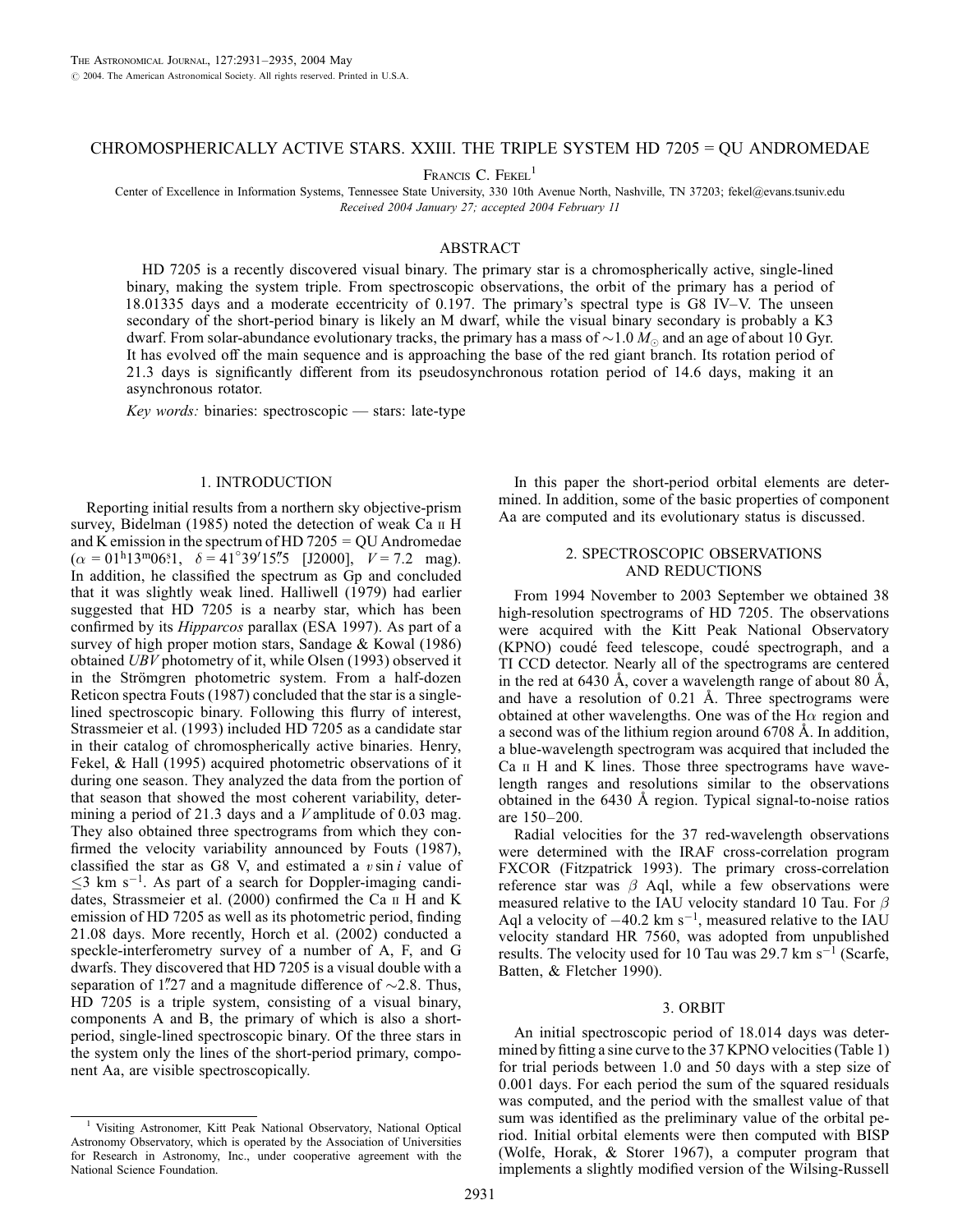#### TABLE 1 Radial Velocities of HD 7205

| Heliocentric Julian Date<br>$(2,400,000+)$ | Phase | Velocity<br>$(km s^{-1})$ | $O - C$<br>$(km s^{-1})$ | Weight | Source <sup>a</sup> |
|--------------------------------------------|-------|---------------------------|--------------------------|--------|---------------------|
|                                            | 0.456 | 65.0                      | 0.9                      | 0.0    | MtW                 |
|                                            | 0.908 | 32.9                      | $-4.5$                   | 0.0    | MtW                 |
|                                            | 0.437 | 69.6                      | 4.3                      | 0.0    | MtW                 |
|                                            | 0.269 | 92.8                      | 20.6                     | 0.0    | MtW                 |
|                                            | 0.325 | 79.2                      | 8.3                      | 0.0    | MtW                 |
|                                            | 0.381 | 82.6                      | 14.1                     | 0.0    | MtW                 |
|                                            | 0.930 | 38.8                      | $-0.1$                   | 1.0    | <b>KPNO</b>         |
|                                            | 0.437 | 65.3                      | 0.0                      | 1.0    | <b>KPNO</b>         |
|                                            | 0.493 | 61.5                      | $-0.1$                   | 1.0    | <b>KPNO</b>         |
|                                            | 0.152 | 68.9                      | 0.2                      | 1.0    | <b>KPNO</b>         |
|                                            | 0.213 | 72.1                      | 0.3                      | 1.0    | <b>KPNO</b>         |
|                                            | 0.262 | 72.0                      | $-0.2$                   | 1.0    | <b>KPNO</b>         |
|                                            | 0.318 | 71.1                      | 0.0                      | 1.0    | <b>KPNO</b>         |
|                                            | 0.376 | $68.3^{b}$                | $-0.4$                   | 1.0    | <b>KPNO</b>         |
|                                            | 0.379 | 68.8 <sup>c</sup>         | 0.2                      | 1.0    | <b>KPNO</b>         |
|                                            | 0.421 | 66.4                      | 0.1                      | 1.0    | <b>KPNO</b>         |
|                                            | 0.964 | 42.7                      | 0.3                      | 1.0    | <b>KPNO</b>         |
|                                            | 0.018 | 50.4                      | $-0.2$                   | 1.0    | <b>KPNO</b>         |
|                                            | 0.073 | 59.6                      | 0.1                      | 1.0    | <b>KPNO</b>         |
|                                            | 0.128 | 66.2                      | $-0.4$                   | 1.0    | <b>KPNO</b>         |
|                                            | 0.185 | 71.0                      | 0.2                      | 1.0    | <b>KPNO</b>         |
|                                            | 0.238 | 72.1                      | $-0.1$                   | 1.0    | <b>KPNO</b>         |
|                                            | 0.179 | 70.5                      | 0.0                      | 1.0    | <b>KPNO</b>         |
| 50,719.864                                 | 0.842 | 36.5                      | $-0.2$                   | 1.0    | <b>KPNO</b>         |
| 50,720.936                                 | 0.902 | 37.4                      | 0.3                      | 1.0    | <b>KPNO</b>         |
|                                            | 0.724 | 43.2                      | $-0.2$                   | 1.0    | <b>KPNO</b>         |
|                                            | 0.780 | 39.2                      | $-0.3$                   | 1.0    | <b>KPNO</b>         |
|                                            | 0.838 | 37.0                      | 0.2                      | 1.0    | <b>KPNO</b>         |
| 51,003.987                                 | 0.615 | 52.6                      | 0.4                      | 1.0    | <b>KPNO</b>         |
|                                            | 0.670 | 47.6                      | $-0.1$                   | 1.0    | <b>KPNO</b>         |
|                                            | 0.381 | 68.5                      | 0.0                      | 1.0    | <b>KPNO</b>         |
|                                            | 0.543 | 58.1                      | 0.2                      | 1.0    | <b>KPNO</b>         |
|                                            | 0.605 | 52.9                      | $-0.1$                   | 1.0    | <b>KPNO</b>         |
|                                            | 0.654 | 49.1                      | 0.1                      | 1.0    | <b>KPNO</b>         |
|                                            | 0.990 | 45.9                      | $-0.1$                   | 1.0    | <b>KPNO</b>         |
|                                            | 0.030 | 52.2                      | $-0.3$                   | 1.0    | <b>KPNO</b>         |
|                                            | 0.023 | 51.3                      | 0.0                      | 1.0    | <b>KPNO</b>         |
|                                            | 0.002 | 47.8                      | $-0.1$                   | 1.0    | <b>KPNO</b>         |
| 52,326.594                                 | 0.039 | 54.4                      | 0.4                      | 1.0    | <b>KPNO</b>         |
| 52,327.585                                 | 0.094 | 62.8                      | 0.3                      | 1.0    | <b>KPNO</b>         |
| 52,542.889                                 | 0.046 | 55.2                      | $-0.1$                   | 1.0    | <b>KPNO</b>         |
|                                            | 0.028 | 52.0                      | $-0.1$                   | 1.0    | <b>KPNO</b>         |
|                                            | 0.084 | 61.2                      | 0.1                      | 1.0    | <b>KPNO</b>         |

<sup>a</sup> (MtW) Mount Wilson Observatory; (KPNO) Kitt Peak National Observatory.<br><sup>b</sup> H $\alpha$  region, central wavelength 6560 Å.<br><sup>c</sup> Lithium region, central wavelength 6700 Å.

method. The orbit was then refined with SB1 (Barker, Evans, & Laing 1967), a program that uses differential corrections.

In the early 1980s Fouts (1987) obtained six radial velocities at Mount Wilson Observatory. An SB1 solution was obtained that included those six older velocities, which were given weights of 0.04 relative to the KPNO velocities. The Mount Wilson velocities have large internal errors,  $\sigma = 4.7$  km  $s^{-1}$  (Fouts 1987), as well as a somewhat uncertain zero point. Their inclusion did not improve the orbital solution, and three of the six velocities have large systematic residuals (Table 1). Thus, the SB1 orbital-element solution for the KPNO velocities alone is given in Table 2. The orbit is clearly eccentric with  $e = 0.197 \pm 0.003$ . The phases of all 43 velocities and the residuals to the computed curve are given in Table 1. In Figure 1 the computed velocity curve is compared

with the KPNO velocities. Zero phase is a time of periastron passage.

# 4. SPECTRAL TYPE AND ABUNDANCE

Strassmeier & Fekel (1990) identified several luminositysensitive and temperature-sensitive line ratios in the 6430– 6465 Å region. Those critical line ratios and the general appearance of the spectrum were employed as spectral-type criteria. Using some of our spectra, Henry, Fekel, & Hall (1995) classified HD 7205 as G8 V. Since that time additional reference star spectra, covering a wider range of iron abundances, have been obtained. Thus, the spectrum of HD 7205 was compared with those of late-G and early-K dwarfs and subgiants from the lists of Keenan & McNeil (1989) and Fekel (1997). Spectra of the reference stars were obtained at KPNO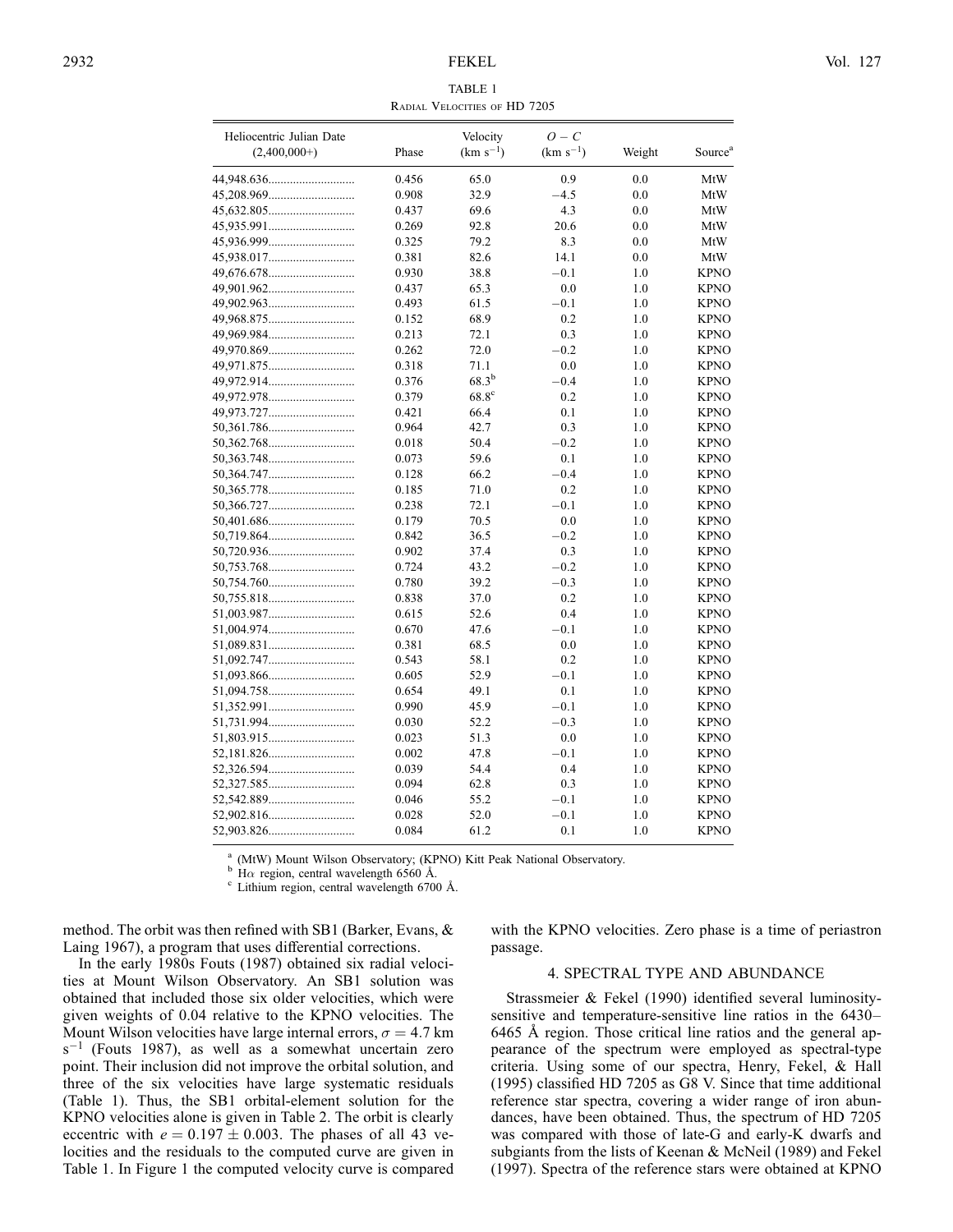| TABLE 2 |                                |  |  |  |  |
|---------|--------------------------------|--|--|--|--|
|         | ORBITAL ELEMENTS OF HD 7205 Aa |  |  |  |  |

| Parameter                                                     | Value                         |  |  |
|---------------------------------------------------------------|-------------------------------|--|--|
|                                                               | $18.01335 + 0.00014$          |  |  |
|                                                               | $2,448,921.370 \pm 0.055$     |  |  |
|                                                               | $55662 + 0042$                |  |  |
|                                                               | $17.938 + 0.062$              |  |  |
|                                                               | $0.1971 + 0.0031$             |  |  |
|                                                               | $247.9 + 1.0$                 |  |  |
|                                                               | $4.356 + 0.015 \times 10^{6}$ |  |  |
|                                                               | $0.01018 + 0.00011$           |  |  |
| Standard error of an observation of unit weight $(km s^{-1})$ | 02                            |  |  |

with the same telescope, spectrograph, and detector as our spectra of HD 7205. In the  $6430 \text{ Å}$  region the overall spectrum of HD 7205 appears to be most similar to that of HR 5544 A, G8 V (Johnson & Morgan 1953) and mean  $[Fe/H] = -0.19$ (Taylor 2003). However, two of the critical line ratios are more like those in the spectrum of  $\beta$  Aql, G8 IV (Keenan & McNeil 1989), and mean  $[Fe/H] = -0.17$  (Taylor 1999). Thus, HD 7205 is classified as G8 IV–V. Comparison of its spectrum in the 6430 Å region with that of  $\tau$  Ceti, G8 V (Keenan & McNeil 1989), and mean  $[Fe/H] = -0.45$  (Taylor 2003) shows that while the spectra of the two have strong lines of similar strength, the weak lines of HD 7205 are significantly stronger than those of  $\tau$  Cet. So HD 7205 is likely not as metal-poor as  $\tau$  Cet, although it may be slightly metal-poor relative to the Sun.

#### 5. BASIC PROPERTIES

The brightest known  $V$  magnitude and bluest  $B-V$  of HD 7205 are 7.24 and 0.77 mag, respectively (ESA 1997). The 2.8 mag difference between components A and B (Horch et al. 2002) makes component Aa, the only one visible spectroscopically, 0.08 mag fainter than the combined magnitude. Thus, a  $V$  magnitude of 7.32 was adopted as the unspotted magnitude of the primary. When this was combined with the *Hipparcos* parallax of 0''02236  $\pm$  0''00079 (ESA 1997), it produced  $M_V = 4.07 \pm 0.08$  mag. At a distance of 44.7  $\pm$ 1:6 pc from the Sun, HD 7205 is presumed to be unaffected by interstellar extinction. A  $B-V$  value of 0.75, adjusted for the contribution of component B, was used in conjunction with Table 3 of Flower (1996) to obtain a bolometric correction and effective temperature of component Aa. These values were



Fig. 1.—Plot of the computed radial-velocity curve of HD 7205 Aa compared with the KPNO velocities. Zero phase is a time of periastron passage.

used to compute a luminosity  $L = 2.2 \pm 0.2$   $L_{\odot}$  and a radius  $R = 1.7 \pm 0.1$   $R_{\odot}$ . The uncertainties in the computed quantities are dominated by the uncertainty in the parallax and, to a lesser extent, in the effective temperature, with the latter uncertainty estimated to be  $\pm 100$  K. Most chromospherically active dwarfs have small photometric amplitudes, typically less than 0.1 mag, and are not believed to be heavily spotted (e.g., Henry, Fekel, & Hall 1995). However, if the true unspotted V magnitude were 0.1 mag brighter than our adopted value, the luminosity would be increased by 10% and the radius by 5%. Those increases are approximately equal to the respective uncertainties of the luminosity and radius. The basic properties of component Aa are summarized in Table 3.

The star's minimum radius, computed from  $v \sin i = 2.7$  km  $s^{-1}$  (Fekel 1997) and the rotation period of 21.3 days (Henry, Fekel, & Hall 1995), is 1.1  $R_{\odot}$ . Comparison with the radius from the Stefan-Boltzmann law results in a rotational inclination of  $\sim$ 40 $^{\circ}$ . The luminosity and effective temperature of HD 7205, compared with the solar abundance evolutionary tracks of Charbonnel et al. (1999), suggest a mass of  $\sim$ 1.0  $M_{\odot}$ for component Aa. This mass, combined with the mass function, results in a minimum mass of 0.25  $M_{\odot}$  for the spectroscopic secondary, component Ab. If the rotational and orbital axes are aligned, the mass of Ab increases to 0.39  $M_{\odot}$ . These masses suggest that the short-period secondary is likely a mid- or early-M dwarf (Gray 1992). This is consistent with its lack of detection in our red wavelength spectra.

The visual secondary, component B, is about 2.8 mag fainter than the primary (Horch et al. 2002). Thus, its  $M_V \simeq$ 6:8 mag corresponds to a K3 V star, which has a canonical mass of 0.74  $M_{\odot}$  (Gray 1992).

#### 6. DISCUSSION

In 2000 August Horch et al. (2002) discovered a faint visual companion to HD 7205 that had a separation of  $1\frac{727}{27}$ .

|                                      | TABLE 3 |  |  |
|--------------------------------------|---------|--|--|
| FUNDAMENTAL PROPERTIES OF HD 7205 Aa |         |  |  |

| Parameter | Value               | Reference |
|-----------|---------------------|-----------|
|           | 7.32                |           |
|           | 0.75                |           |
|           | $0.02236 + 0.00079$ | 2         |
|           | $G8$ IV $-V$        |           |
|           | $2.7 + 1.0$         | 3         |
|           | $4.07 \pm 0.08$     |           |
|           | $2.2 + 0.2$         |           |
|           | $1.7 \pm 0.1$       |           |

References.—(1) This paper; (2) ESA 1997; (3) Fekel 1997.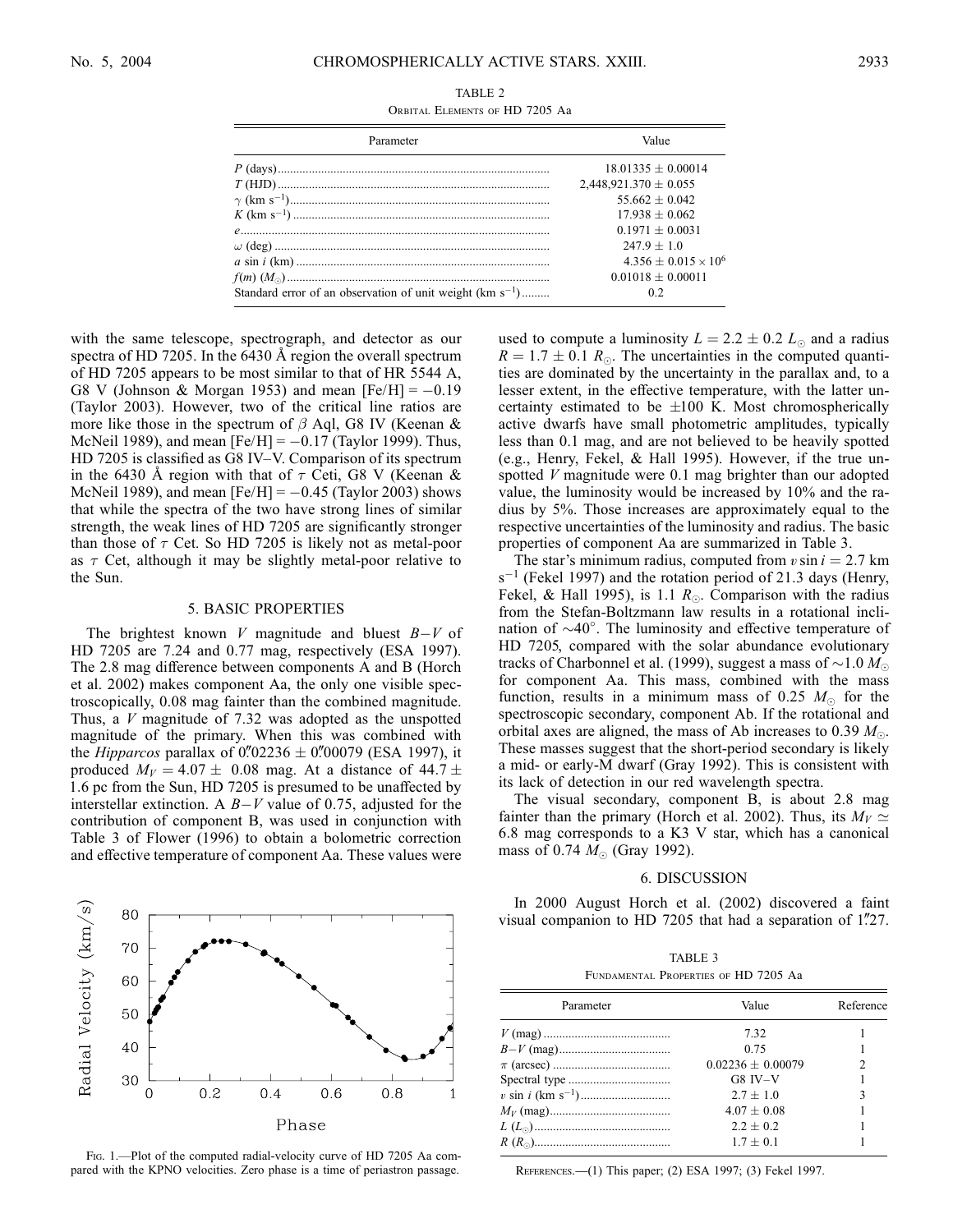Although in principle Hipparcos could resolve components with separations  $>0$ .<sup>n</sup> and magnitude differences up to 4 mag (Lindegren et al. 1997), HD 7205 was not identified as a binary in that catalog (ESA 1997). Only systems that have magnitude differences less than  $\sim$ 2 mag can be detected with the Tycho instrument of the Hipparcos satellite. Thus, it is not surprising that a new reduction of that data (Fabricius et al. 2002) did not detect the duplicity of HD 7205.

If the visual secondary is a physical companion, which is likely given the small angular separation of the components, then HD 7205 is a triple system. The orbit of the spectroscopic subsystem has an 18 day period. One can estimate the period of the visual system using Kepler's third law. The angular separation measured by Horch et al. (2002) divided by the Hipparcos parallax (ESA 1997) results in a projected separation of 57 astronomical units. Adopting this as the semimajor axis of the orbit and 2.13  $M_{\odot}$  as the sum of the masses for the three stars produces a period of 295 yr for the AB system.

Is there any evidence in the radial velocities of component Aa for the presence of the visual companion, component B? The center-of-mass velocity, obtained between 1994 and 2003 from the spectroscopic observations, is quite constant,  $55.66 \pm 0.04$  km s<sup>-1</sup>. However, the six earlier velocities of Fouts (1987) suggest a different story. Three of those radial velocities were obtained between 1981 December and 1983 October and have a mean velocity residual of 0.2 km  $s^{-1}$  when compared to the computed spectroscopic orbit. The other three velocities were acquired on consecutive nights in 1984 August and have a mean residual of 14.3 km  $s^{-1}$ . This large velocity difference suggests a change in the short-period binary's center-of-mass velocity, which if real, would indicate that in 1984 the AB pair was going through a very rapid nodal and periastron passage. Stockton & Fekel (1992) determined orbits from KPNO velocities for three systems in common with Fouts (1987). When compared with those orbits, velocity residuals greater than 15 km  $s^{-1}$  were found for several of the velocities of Fouts (1987), indicating that such large residuals are not unusual. In addition, the referee has noted that for an orbital period greater than 200 yr no combination of semimajor axis and eccentricity can produce the suggested rapid periastron passage. Thus, the radial-velocity evidence for such a passage appears to be spurious. Additional visual observations will be useful to confirm the physical nature of the visual system.

Strassmeier et al. (2000) presented a spectrum of the Ca  $\scriptstyle\rm II$  H and K lines of HD 7205. It showed modest emission features that rise less than halfway to the continuum. Our spectrum of this wavelength region shows the Ca ii emission lines to be slightly weaker. Strassmeier et al. (2000) calculated the chromospheric radiative loss in the H and K lines normalized to the total surface luminosity of the star,  $log R'(HK)$  = 4.1. For comparison, most chromospherically active stars have values of  $log R'(HK) > -4.0$  (Fig. 5b, Strassmeier et al. 1990).

Attempting to identify new subdwarfs, Sandage & Kowal (1986) included HD 7205 in their photometric survey of high proper motion stars. Combining its Hipparcos parallax and proper motion with the center-of-mass velocity of component A, in a right-handed coordinate system the  $U, V, W$  Galactic space-velocity components relative to the Sun are  $-84.7$ ,  $-0.4$ , and  $-21.0$  km s<sup>-1</sup>, respectively. Adjusting these velocities for the standard solar motion (Mihalas & Routly 1968) decreases the U velocity by 10 km s<sup>-1</sup>. Nevertheless, HD 7205

is a high-velocity star with a large velocity toward the Galactic anticenter, which argues that the system is old rather than young.

The strength of the primary's Li  $\scriptstyle\rm I$  line at 6707.8 Å is also inconsistent with youth. If HD 7205 Aa were a very young star, its Li i line would have a large equivalent width. For example, late-G and early-K dwarf Pleiades stars, a benchmark cluster for zero-age main-sequence stars, have equivalent widths of  $80-180$  mÅ (Ford, Jeffries,  $&$  Smalley 2002). However, Strassmeier et al. (2000) measured an equivalent width of just 14  $m\text{\AA}$  for the 6707.8  $\text{\AA}$  line. Our KPNO spectrum of this region gives an upper limit of 16 mÅ for this lithium line.

Comparison with the solar-abundance evolutionary tracks of Charbonnel et al. (1999) leads to a mass of  ${\sim}1.0$   $M_\odot$  for the primary of HD 7205. That star is positioned in the ''relatively rapid'' crossing phase between the end of the main sequence and the base of the first-ascent red giant branch. Although low-mass pre–main-sequence stars are also found in this region (Charbonnel et al. 1999), the properties of HD 7205 indicate that its primary is a post–main-sequence star.

The two main theories of orbital circularization and rotational synchronization (e.g., Zahn 1977; Tassoul & Tassoul 1992) disagree significantly on absolute timescales but do agree that synchronization should occur first. Hut (1981) has shown that in an eccentric orbit a star's rotational angular velocity will tend to synchronize with that of the orbital motion at periastron, a condition called pseudosynchronous rotation. With equation (42) of Hut (1981) we calculated a predicted pseudosynchronous period of 14.6 days for the primary compared to the observed photometric period of 21.3 days. The asynchronous-rotation situation apparently is a product of the rather large binary separation and the primary's relatively small radius.

The primary of HD 7205 has spent most of its life as a dwarf star and, even now at an age of about 10 billion years (Charbonnel et al. 1999), is still approaching the base of the red giant branch. Fekel, Henry, & Alston (2004) noted that of the 205 systems listed in the second edition of A Catalog of Chromospherically Active Binary Stars (Strassmeier et al. 1993), 68 are dwarf systems, binaries in which both components are dwarfs or, if the system's spectrum is single-lined, presumed dwarfs. Twelve of those systems have orbital periods  $\geq$ 10 days. One star, HD 116378, appears to be rather similar to HD 7205. It is a single-lined binary with a G5 primary, an orbital period of 17.76 days, and an eccentricity of 0.122 (Griffin 1983). Its *Hipparcos* parallax and  $B-V$  color (ESA 1997) produce a radius of 2.3  $R_\odot$ , about 25% larger than that of component Aa of HD 7205. No ground-based search for photometric variability in HD 116378 has been made. Photometric results given in the *Hipparcos* catalog (ESA 1997) show a range of 0.06 mag, but the variability column is blank, indicating that the *Hipparcos* team was unable to determine whether HD 116378 is a variable star. Given its similarity to HD 7205, it is likely that the system does indeed have low-amplitude light variations.

I thank D. Pourbaix for helpful discussions and the referee for comments that improved the paper. This research at Tennessee State University was supported in part by NASA grant NCC5-511 and NSF grant HRD-9706268.